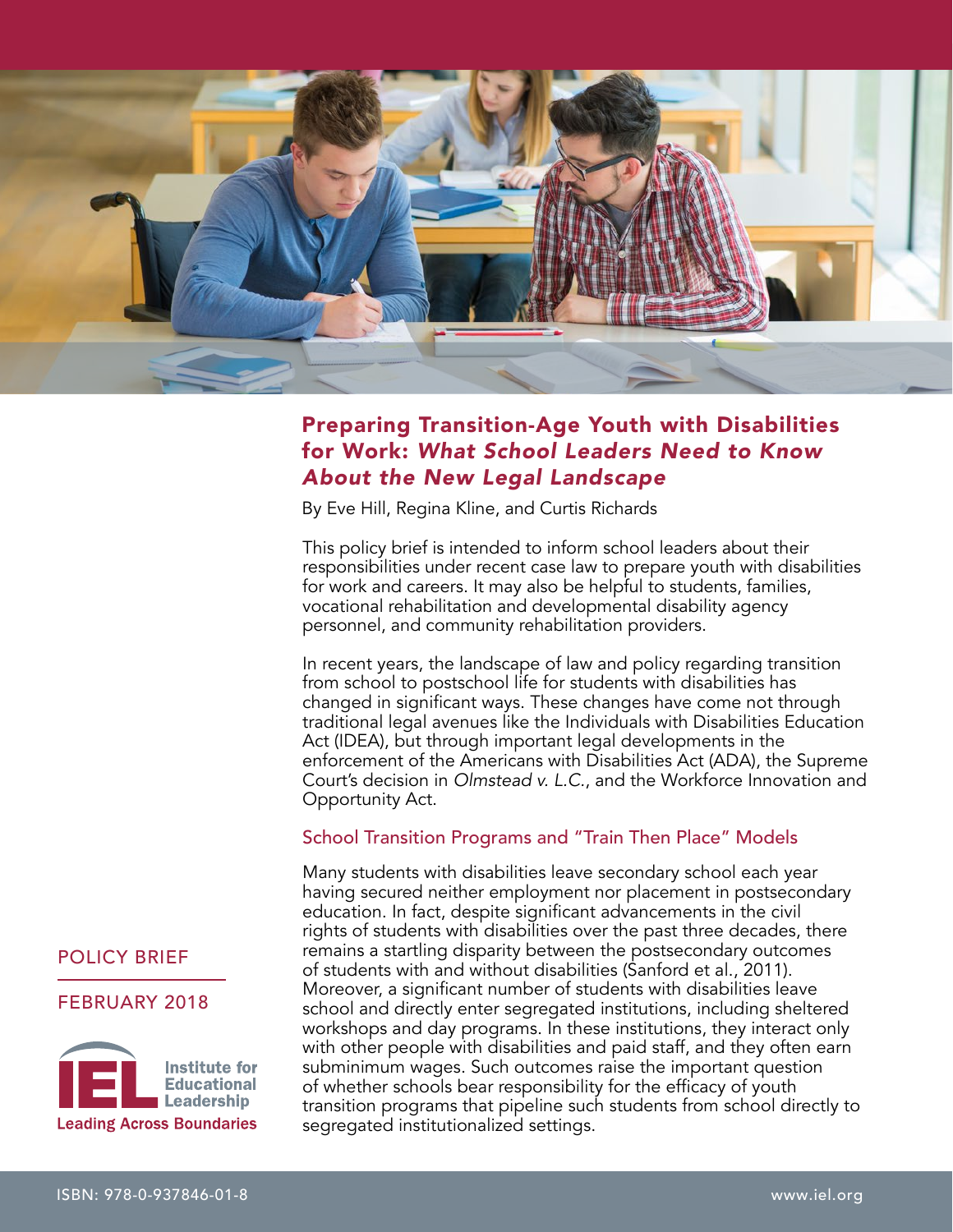Recent legal developments have clarified that state and local governments, including their education agencies, may be liable under the ADA and *Olmstead* if they place students with disabilities at serious risk of unnecessary segregation in postsecondary settings.

Despite the enactment of the Workforce Innovation and Opportunity Act (WIOA) in 2014, which placed several new limitations on the use of subminimum wage employment for youth with disabilities, some schools continue to be officially licensed to employ students with disabilities at subminimum wages to engage in manual tasks. The U.S. Department of Labor currently licenses approximately 105 School Work Experience Programs nationwide. These certificates allow school programs to pay between approximately 3,000 and 7,000 student workers with disabilities subminimum wages for their labor under Section 14(c) of the Fair Labor Standards Act (United States Department of Labor, Wage and Hour Division, 2017). Students typically perform piece-rate jobs in School Work Experience Programs where, contrary to their non-disabled peers, they are paid based on their rate of production with no minimum floor on their wages. As a result, students can earn just pennies on the dollar fulfilling private contracts during the school day for outside companies.

Other students work in segregated adult sheltered workshops for one or more class periods per day, performing some of the same tasks as adults with disabilities. Many such students are ultimately placed as adults in the very sheltered workshops where they worked during school, without first having the opportunity to be informed about or try competitive integrated employment. In Missouri, for instance, the Department of Elementary and Secondary Education, and not the adult developmental disability agency, is the state agency that licenses and administers the adult sheltered workshop system, as a natural extension of its special education programs (Missouri Department of Elementary & Secondary Education, 2016).

#### I. WHY MANY SCHOOL TRANSITION PROGRAMS FAIL TO LEAD TO COMPETITIVE INTEGRATED EMPLOYMENT

#### *a. They are often modeled upon, and prepare students for, sheltered workshops.*

Historically, school transition programs that serve 14- to 21-year-old students with intellectual and developmental disabilities, autism, and other disabilities have relied on "work readiness" and "pre-vocational" skills training models to help students plan for their postsecondary employment goals. Such transition models bear no causal relationship to, or even substantial track record of, assisting students with obtaining competitive integrated employment. Prevocational training models adhere to the principle that students with disabilities should be trained first and demonstrate proficiency in various tasks before they are placed into competitive integrated employment.

To this end, many students with disabilities perform manual, and sometimes menial, tasks alongside only other students with disabilities, often to fulfill the contractual demands of an outside business or the school itself as part of the transition curriculum. Students typically perform this work without compensation or for subminimum wages. Such programs thus model, and prepare students for, the adult sheltered workshops that many of them will transition to after exiting school. In these workshops, workers with disabilities continue to be segregated from nondisabled peers and continue to receive subminimum wages for decades at a time. Having been designed upon the same model as sheltered workshops, should it surprise anyone that these programs lead students with disabilities to work in such workshops after they leave school?

#### *b. They typically do not prepare students with disabilities for competitive integrated employment.*

Students with disabilities typically engage in pre-vocational training at the precise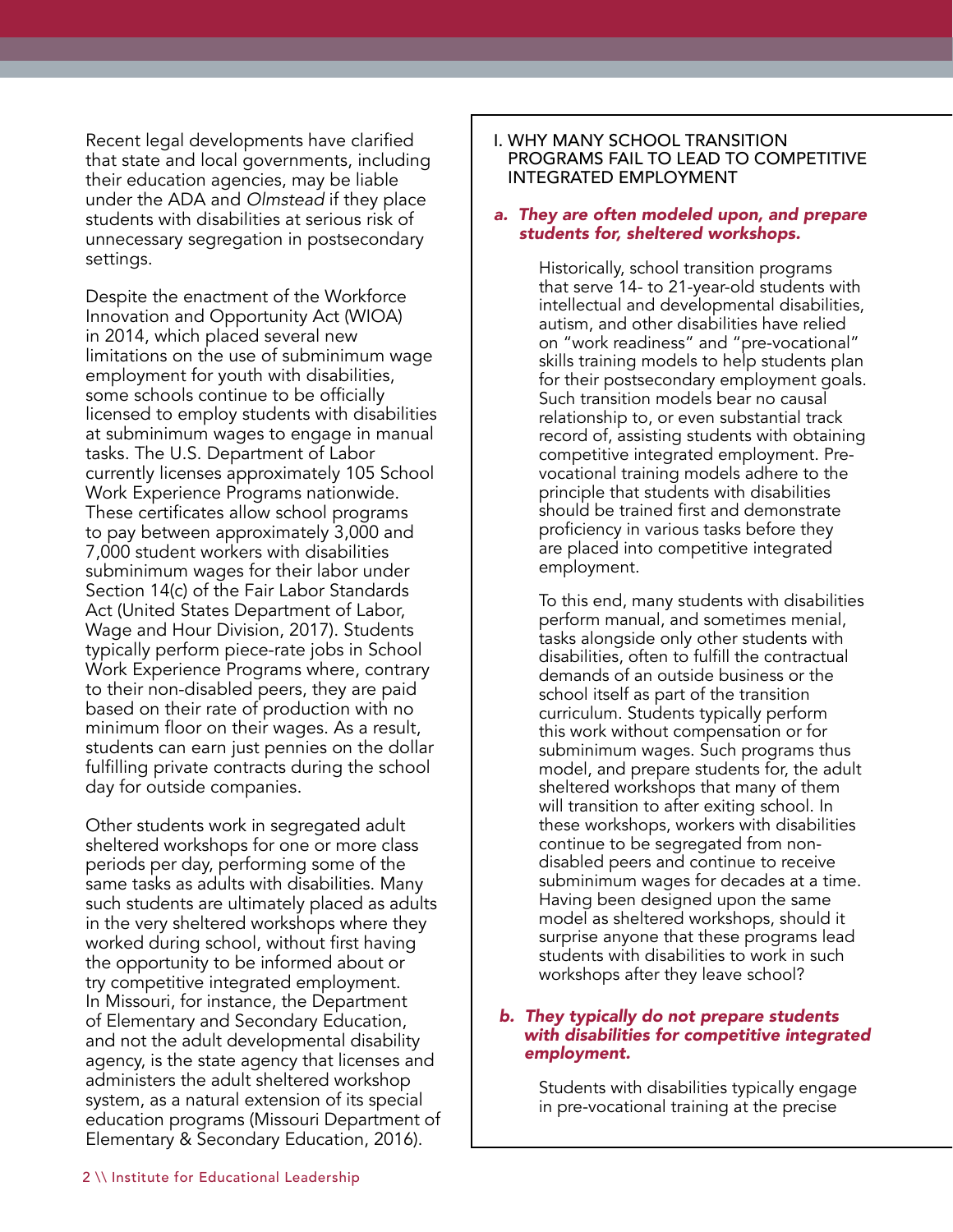stage in their academic careers when their non-disabled peers are participating in paid work experiences, internships, and mentorship programs in the community with real-world employers.

Contrasting the transition experiences of non-disabled students with those provided to students with disabilities illustrates the deficiencies of the pre-vocational transition approach.

#### *c. They often do not give students with disabilities marketable skills.*

Nationally, many transition-age students with intellectual, developmental, or significant disabilities perform routine "training" tasks during the school day in classrooms, on school campuses, or in adult sheltered workshops. These tasks include sorting, shredding, folding, recycling, serving food, cleaning, maintaining flower beds, doing laundry, and handling trash with mostly only other students with disabilities. Students who perform prevocational tasks as part of transition often do not have access to updated machinery, equipment, or technology to perform such tasks. These tasks typically do not correspond to learning a marketable skill. In addition, students do not progress to new skills or responsibilities, but continue to "practice" these routine tasks long after they have mastered a skill.

#### *d. At times, they segregate, stigmatize, and set low expectations.*

Participation in such programs can often be stigmatizing, and even counter-productive, for students with disabilities. Students in these programs are segregated from their peers, taken out of educational programs and general education curricula, and placed on an altogether separate track, often not even resulting in an option for a high school diploma or a "special" limited diploma or certificate. Furthermore, in many school districts across the country, students with disabilities perform prevocational tasks for the direct benefit of students without disabilities, like cleaning

up cafeteria tables after non-disabled students' lunch breaks or taking out school trash. This creates an unequal or subservient relationship that is likely to shape attitudes and expectations in adult life for both students with and without disabilities.

#### *e. They often do not start early enough and are not individualized.*

Transition planning for students with disabilities often begins in students' final years of high school, through the Individualized Education Program (IEP) process, if at all. By contrast, their nondisabled peers are often cultivated from as early as elementary school to visualize, prepare for, and actually experience a wide range of employment and career options in the community before leaving school. Transition experiences, such as internships and paid work, and education programs, such as vocational or advanced placement classes, are then individualized or tailored to students' interests and preferences. By contrast, employment-related transition plans for students with disabilities in prevocational training programs are often not individualized.

#### *f. They frequently do not address students' disabilities.*

Pre-vocational transition programs for students with disabilities thus fail to use the tools available to students without disabilities to support school-to-work transition. However, they also fail to use the tools uniquely available to support students with disabilities. For example, students with disabilities in pre-vocational programs typically are not given reasonable accommodations or assistive technology to allow them to succeed. In fact, in many states, students with disabilities lack access to federally-subsidized vocational rehabilitation counselors and caseworkers from the general disability service system. Therefore, such students are never evaluated or assessed to receive integrated supported employment services prior to school exit.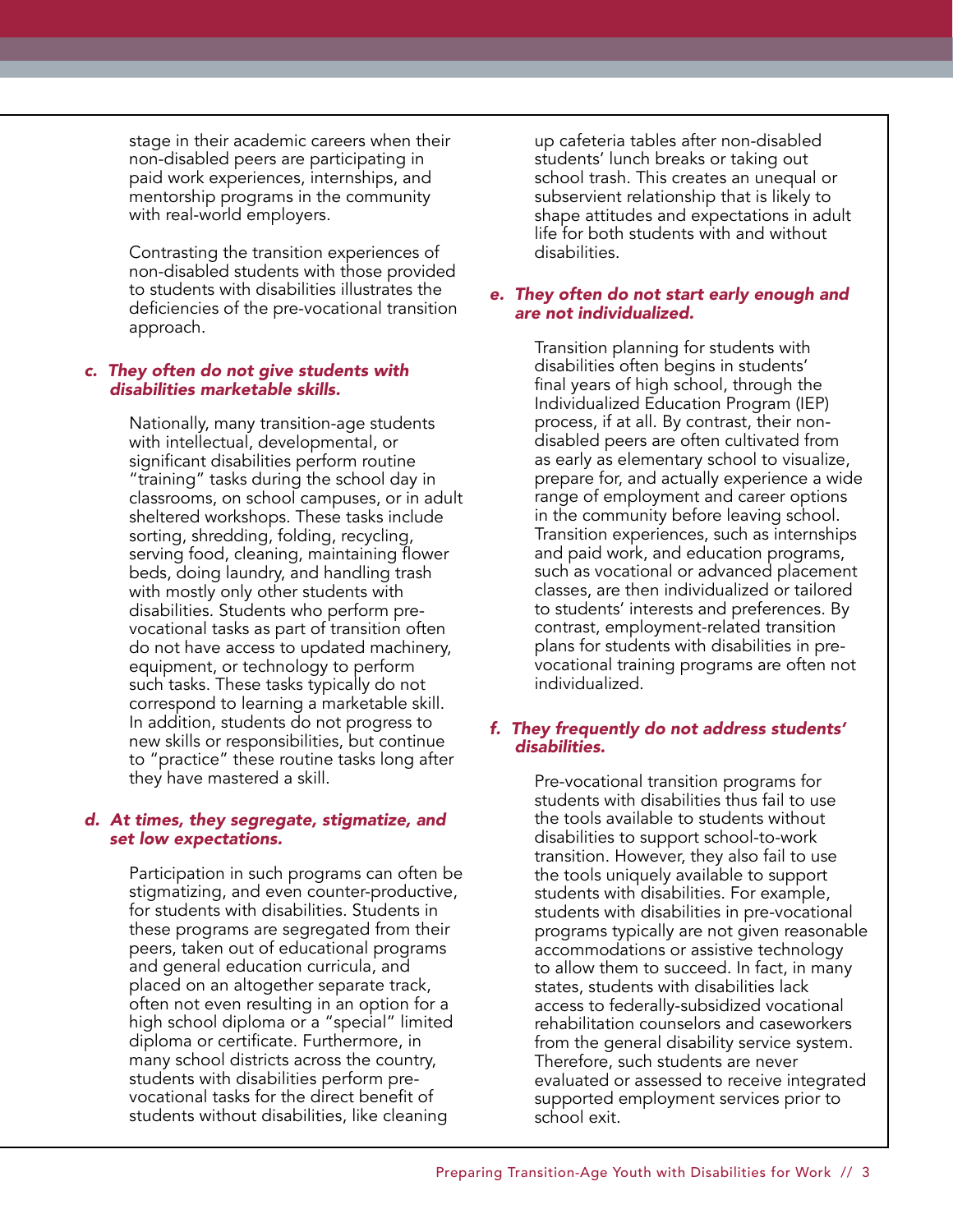### Informed Choice, Competitive Integrated Employment, and "Place Then Train" Models

Students with disabilities across the country often face the difficult task of identifying their employment preferences in settings where they are isolated from non-disabled coworkers, customers, and peers, lack adequate supports and accommodations, and work in exchange for little or no compensation. Without prior participation in integrated employment, many students exit school transition programs with exceedingly low expectations of themselves and their employment skills and no realistic assessment of whether, with the right supports, competitive integrated employment is attainable.

Thirty years of research in the field of supported employment services, however, has firmly established that even individuals with the most severe disabilities can work in competitive integrated employment (Office of Disability Employment Policy [ODEP], n.d.). It is widely recognized in the field of supported employment that the most effective method to drive successful integrated employment outcomes is for individuals with disabilities to be placed first in competitive integrated employment and provided with the individualized training, services, supports, and accommodations necessary to succeed in that environment. Research also firmly supports that paid work while in high school is a key predictor of a student's likelihood of obtaining competitive integrated employment after leaving school (Carter, Austin, & Trainor, 2012). By contrast, participation in pre-vocational training is not (Carter et al., 2012). Students who have worked in integrated settings while in school have a benchmark for, and understanding of, working in a typical workplace. They also have had a greater chance to identify their own preferences, interests, abilities, and needs, and they have the information that they need to make meaningful and informed choices about working in postsecondary employment.

Over the past few decades, several transition models have emerged and demonstrated

higher postsecondary employment outcomes as a result of their reliance on paid work in integrated settings while students are in secondary school. Examples of such models include Seamless Transition, The Guideposts for Success, Project SEARCH, and intensive paid internships. In addition to the prevalence of paid work, these programs demonstrate adherence to current professional standards in the field of transition including, among other things, person-centered career and transition assessment approaches in integrated settings, participation in supported and customized employment services, and qualified and trained school personnel. They also demonstrate adherence to professional standards in career development strategies, like career awareness, exploration, and development and, importantly, interagency collaboration between vocational rehabilitation and developmental disability service agencies.

## The ADA and *Olmstead v. L.C.*

The ADA requires public entities to administer services, programs, and activities in the most integrated setting appropriate to the needs of qualified individuals with disabilities. ADA regulations explain that "[t]he most integrated setting" is one that "enables individuals with disabilities to interact with nondisabled persons to the fullest extent possible…" (Americans with Disabilities Act, 1990). In 1999, through *Olmstead v. L.C.*, the United States Supreme Court held that Title II of the ADA prohibits the unjustified segregation of people with disabilities in the following instances: when community-based services are appropriate; when the affected persons do not oppose community-based services; and where they can be reasonably accommodated, taking into account the resources available to the entity and the needs of others who receive disability services from the entity (*Olmstead v. L.C.*, 1999). Therefore, schools and education agencies that unnecessarily segregate students with disabilities in their pre-vocational transition programs may be liable under the ADA for discrimination.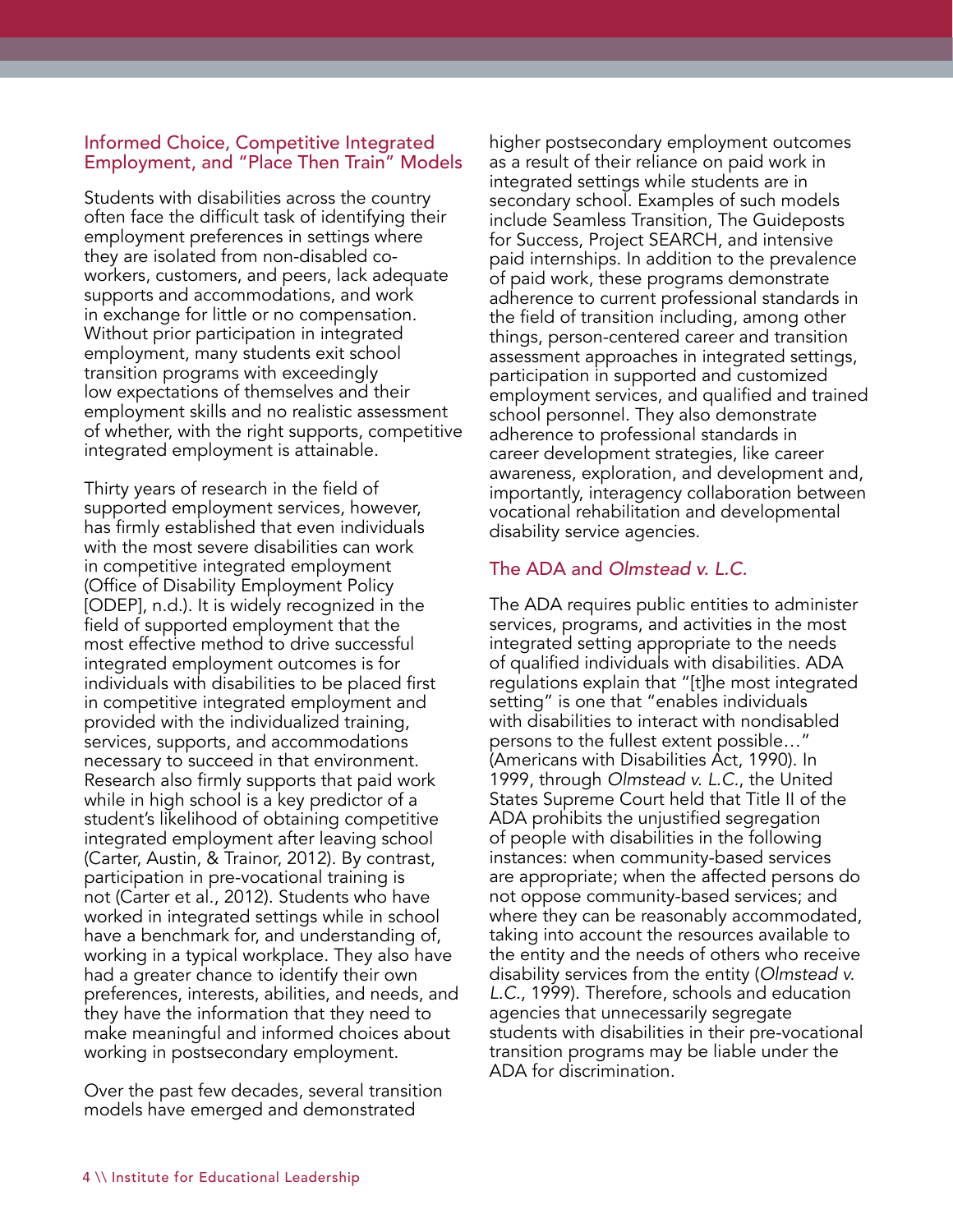The *Olmstead* decision also explained that individuals do not need to wait until the harm of unjustified segregation occurs to receive the protections of the ADA and that it violates the statute to place people with disabilities at serious risk of unnecessary segregation, including in employment settings (*Olmstead v. L.C.*, 1999). In recent years, the Department of Justice (DOJ), the agency designated by Congress to enforce the ADA, has clarified that the ADA and *Olmstead* apply to youth transition services. For example, a state or local education agency may be liable for the failure to make available transition services and supports, including caseworkers and school transition specialists. Moreover, state or local education agencies may be liable for the failure to collaborate and coordinate with vocational rehabilitation agencies to promote the use of vocational rehabilitation counselors, which allow students with disabilities to prepare for and transition to competitive integrated employment.

State and local education agencies may place students at serious risk of unnecessary segregation by failing to allow students with disabilities to make informed choices about working in competitive integrated employment prior to being referred for admission to segregated sheltered workshops. The failure to support informed choices may include the lack of timely transition services, which allow students with disabilities to understand and experience the benefits of work in an integrated setting prior to school exit. Other factors relevant to the risk analysis include whether a school, as part of the school curriculum, trains students with disabilities in tasks similar to those performed in sheltered workshops; encourages students with disabilities to participate in sheltered workshops; and/or routinely refers students to sheltered workshops as a postsecondary placement without offering such students opportunities to experience integrated employment.

Significantly, the Department of Justice has been involved in three federal court cases brought under Title II of the ADA and *Olmstead* that alleged that public entities



violated the rights of students with disabilities by placing them at serious risk of segregation. In *United States v. Rhode Island and the City of Providence* (2013), the DOJ found that Rhode Island and the Providence Public School District violated Title II of the ADA and *Olmstead* when 85 students with intellectual and developmental disabilities were placed at serious risk of entering adult sheltered workshops. The case resulted in a courtordered settlement agreement between the parties. The 85 students had participated in an in-school sheltered workshop as part of the school's transition program. In this workshop, they were cultivated, trained, and prepared to perform sheltered workshop tasks, and the work that they performed was similar to the work performed by a nearby adult sheltered workshop. Many of the program's students were eventually referred to that same nearby adult sheltered workshop program in a direct pipeline to segregation. Students in the inschool sheltered workshop worked for one or two 55-minute periods per school day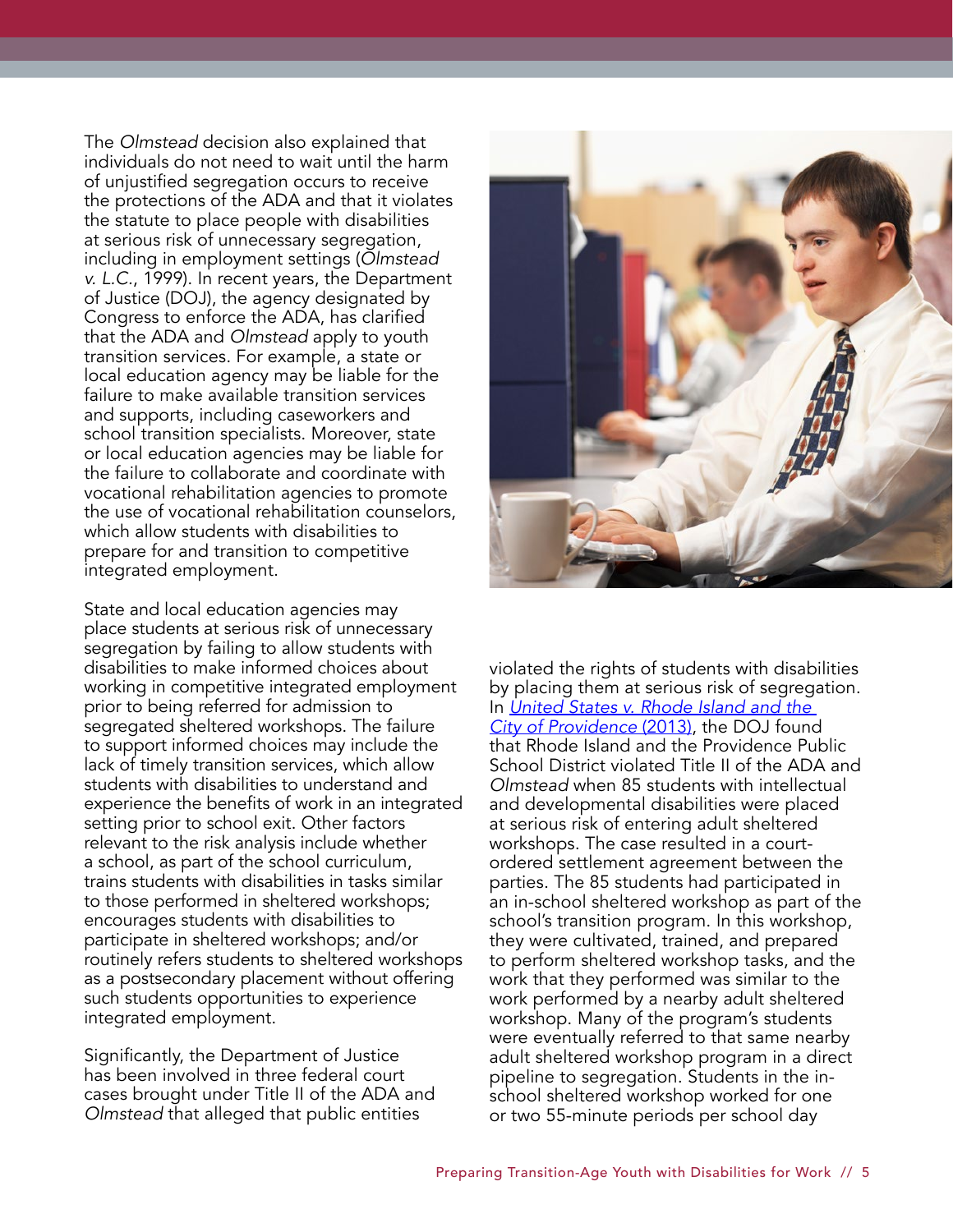

and were paid between 50 cents and \$2.00 per hour, no matter what job they performed or how productive they were. Few, if any, opportunities existed for these students to try or participate in competitive integrated employment prior to leaving school.

The following year, in 2014, the DOJ resolved its statewide investigation of Rhode Island's day activity service system through a consent decree in *United States v. Rhode Island* (2014). The investigation found that the state, including its state education agency (SEA), had placed hundreds of students with disabilities at serious risk of unnecessary segregation in sheltered workshops and day programs. Specifically, the DOJ found that, among youth with intellectual and/or developmental disabilities who transitioned out of Rhode Island secondary schools between 2010 and 2012, only about five percent transitioned into jobs in integrated settings, even though many more of these youth were able to work in integrated employment and were not opposed to doing so. Among other things, the United States alleged that Rhode Island had failed to ensure that the SEA set standards for school districts about the timely introduction and

coordination of transition services, including access to the vocational rehabilitation and developmental disability service systems, as well as opportunities to experience work in integrated settings prior to school exit.

As a result of these 2013 and 2014 settlements, the Providence Public School District became the first local education agency (LEA) in the country to adopt an Employment First policy, making work in integrated employment settings a priority service option for youth who can and want to work after leaving school. Moreover, Rhode Island state agencies, including the SEA, vocational rehabilitation, and developmental disability agencies, have committed to the implementation of a concrete school-to-work transition planning process for all youth between the ages of 14 and 21. As part of that process, transition planning efforts begin at age 14, through which transition-age youth receive vocational and situational assessments, trial work experiences in integrated settings, and an array of individualized services during each year of secondary school. The trial work experiences provide students with the opportunity for integrated work-based learning experiences outside of the school setting. These work-based learning experiences are based on person-centered planning, where the placements are individually tailored to a given student in typical places of employment. All this is designed to ensure that these students have meaningful opportunities to work in competitive integrated employment after leaving school. Under the statewide Rhode Island Consent Decree, over 1,000 youth ages 18-21 are guaranteed evidence-based transition services provided in integrated settings. Moreover, evidence-based transition models like Project Search have been adopted in Rhode Island and have proven to be effective.

In 2015, the DOJ and private plaintiffs entered into a consent decree to resolve litigation with the State of Oregon pertaining to its statewide employment service system for people with disabilities. In *Lane v. Brown/*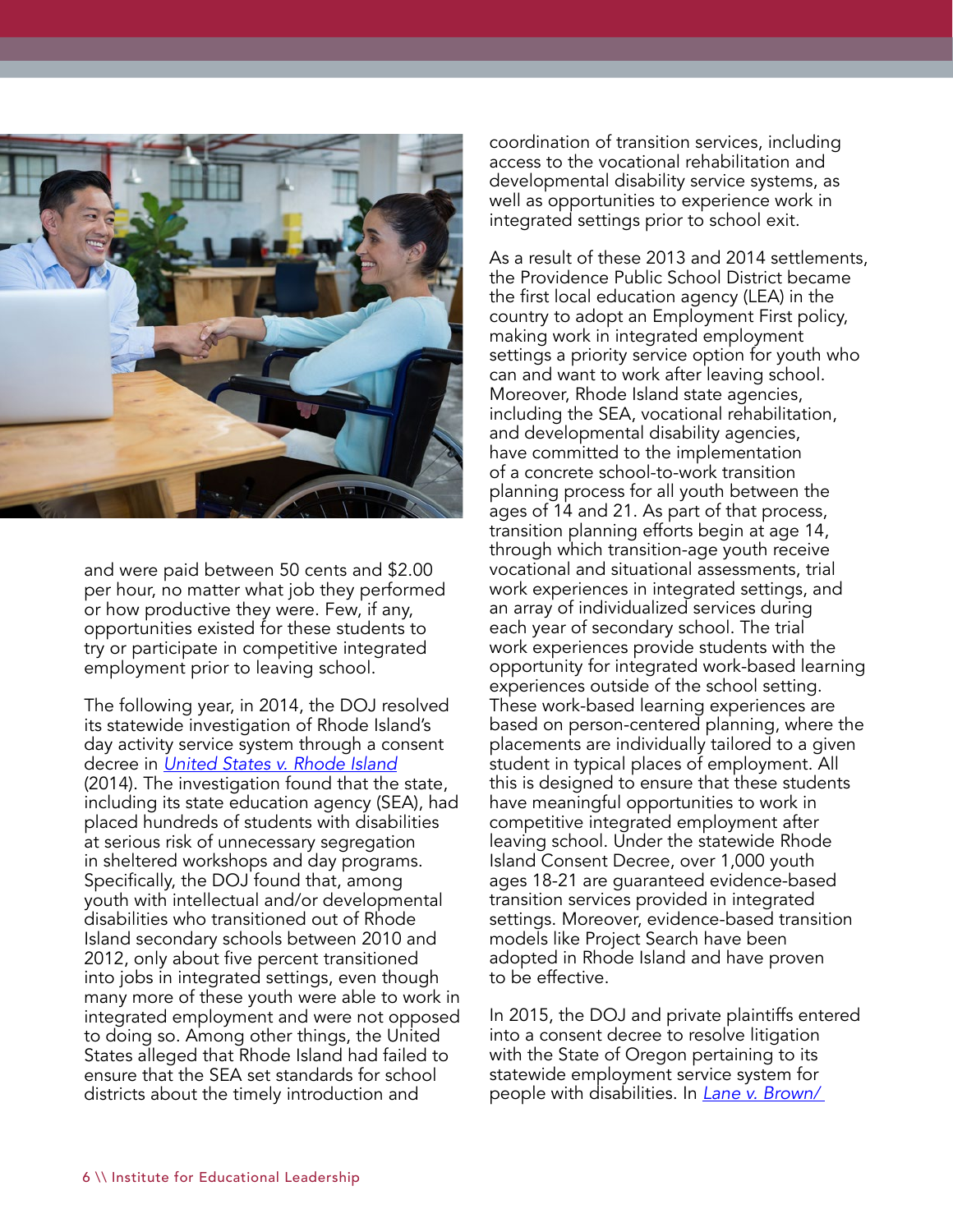*United States v. Oregon* (2015), the DOJ found that Oregon, including its SEA, had placed hundreds of students each year at serious risk of unnecessary segregation in sheltered workshops. Specifically, the United States found that Oregon failed to establish the presence and availability of caseworkers, vocational rehabilitation counselors, and other supports in Oregon's secondary school system necessary to assist youth in transition with the formulation of career-related goals that include integrated employment. The DOJ also found that Oregon had no formal plan to transition students to competitive integrated employment and that the agreement between its SEA and vocational rehabilitation program had been ineffective because it lacked specific actions or benchmarks. As a result of this failure to provide effective transition planning and services, referral to a sheltered workshop was the most common outcome for students with disabilities upon leaving school in Oregon. In some cases, like in Rhode Island, Oregon students with intellectual and/or developmental disabilities were even prepared for the tasks typically performed in sheltered workshops; this was demonstrated by students performing mock-sheltered workshop activities in school or participating in adult sheltered workshops as part of the curriculum.

Many changes have taken place in Oregon since the initiation of the sheltered workshop litigation. In 2015, Oregon publicly committed to stop purchasing or funding sheltered workshop placements for youth in transition, becoming one of the first states in the country to do so. Moreover, the Oregon SEA supported, and the State Board of Education adopted, a rule that prohibits LEAs from including sheltered workshops on the continuum of alternative placements and supplementary aids and services provided to students with disabilities, a rule likely to be replicated by states across the country (Oregon Department of Education, 2013). Since the 2015 settlement, Oregon has established a statewide Transition Technical Assistance Network run by the SEA. Through the Transition Technical Assistance Network,

As a result of these 2013 and 2014 settlements, the Providence Public School District became the first local education agency (LEA) in the country to adopt an Employment First policy, making work in integrated employment settings a priority service option for youth who can and want to work after leaving school.

transition network facilitators are positioned throughout the state to promote the statewide coordination of employment-related transition planning efforts.

Under the settlement agreement, over six years, Oregon will ensure that at least 4,900 youth ages 14 to 24 years old will be provided with the individualized transition services necessary for them to obtain competitive integrated employment. At least half of those youth will receive an Individual Plan for Employment through the vocational rehabilitation system. Importantly, "mocksheltered workshop activities" and prevocational/transition activities are prohibited during the school day. The state is also calling on Oregon school districts to expand models of evidence-based transition practices (e.g., the Seamless Transition Model, Project Search, Youth Transition Program) to achieve competitive integrated employment for students with disabilities.

#### Department of Justice Guidance

In 2016, the DOJ issued guidance explaining that youth with disabilities who are at serious risk of unnecessary segregation in sheltered workshops are protected by the ADA and *Olmstead* and that public entities, including state and local education agencies, may be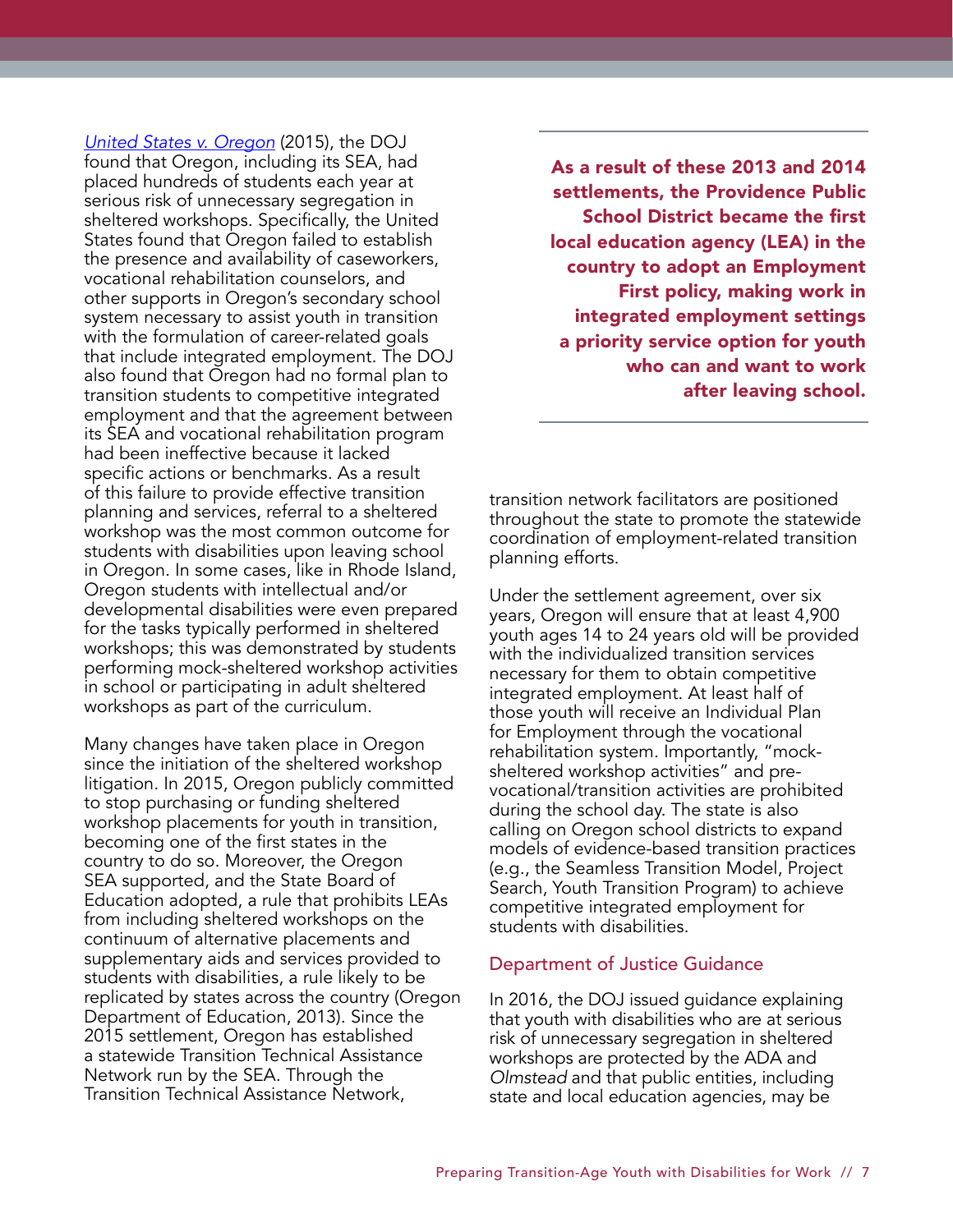held accountable for creating that risk (United States Department of Justice [DOJ], 2016, available at [https://inclusivity.consulting/](https://inclusivity.consulting/wp-content/uploads/2017/12/olmstead_guidance_employment.pdf) [wp-content/uploads/2017/12/olmstead\\_](https://inclusivity.consulting/wp-content/uploads/2017/12/olmstead_guidance_employment.pdf) [guidance\\_employment.pdf](https://inclusivity.consulting/wp-content/uploads/2017/12/olmstead_guidance_employment.pdf)). For example, the 2016 Guidance detailed how a state or local education agency may be liable for failing to make transition services and supports available to students with disabilities and failing to work with vocational rehabilitation agencies to help such students prepare for competitive integrated employment.

On December 20, 2017, the Justice Department rescinded the guidance. This rescission, however, has no impact on the force and effect of the already established law on the subject. In rescinding the guidance, the Justice Department noted on its website that the withdrawal "does not change the legal responsibilities of State and local governments under [T]itle II of the ADA, as reflected in the ADA, its implementing regulations, and other binding legal requirements and judicial precedent, including the U.S. Supreme Court's *Olmstead* decision."More specifically, the guidance's withdrawal did not eliminate the applicability of the ADA's integration mandate, the Supreme Court's decision in *Olmstead v. L.C.*, court rulings including in *Lane v. Kitzhaber (Lane v. Brown)/ United States v. Oregon*, or the Department of Justice's Letters of Finding and Consent Decrees to employment services.

## Section 511 WIOA

As mentioned, WIOA places several new limitations on the payment of subminimum wages to youth with disabilities that are consistent with and complementary to the requirements of the ADA and *Olmstead* as applied to employment service systems. Among them is the requirement that, before beginning subminimum wage employment, under Section 511(a) of WIOA, a youth 24 years old or younger must first receive preemployment transition services. These preemployment transition services can include job exploration counseling, integrated workbased learning experiences, opportunities

for enrollment in postsecondary educational programs at institutions of higher education, social skills and independent living training, and self-advocacy training (Workforce Innovation and Opportunity Act [WIOA], 2014).

Moreover, youth must meet the following criteria before they can begin subminimum wage employment:

- They must have applied for and been found eligible or ineligible for vocational rehabilitation services;
- They must have been on an Individual Plan for Employment with appropriate services, such as supported employment services, for a reasonable period of time without success; and
- Their vocational rehabilitation case must be closed (WIOA, 2014).

Also, prior to being paid subminimum wages, the youth must be provided career counseling, information and referrals to federal, state, and other programs, and resources to obtain competitive integrated employment (WIOA, 2014).

Importantly, under Section 511(b)(2), WIOA prohibits any SEA or LEA from entering into "a contract or other arrangement with an entity that holds a 14(c) certificate for the purpose of operating a program for an individual who is age 24 or younger under which work is compensated at a subminimum wage" (WIOA, 2014). SEAs and LEAs can no longer contract with segregated sheltered workshops for youth to participate in employment-related transition programs. The vigorous enforcement of WIOA Section 511, including Sections 511(a) and (b), is necessary to ensure that students with disabilities are able to access pathways to competitive integrated employment. The U.S. Departments of Education and Labor as well as others must demonstrate robust active enforcement efforts for the promise of WIOA to be fully realized.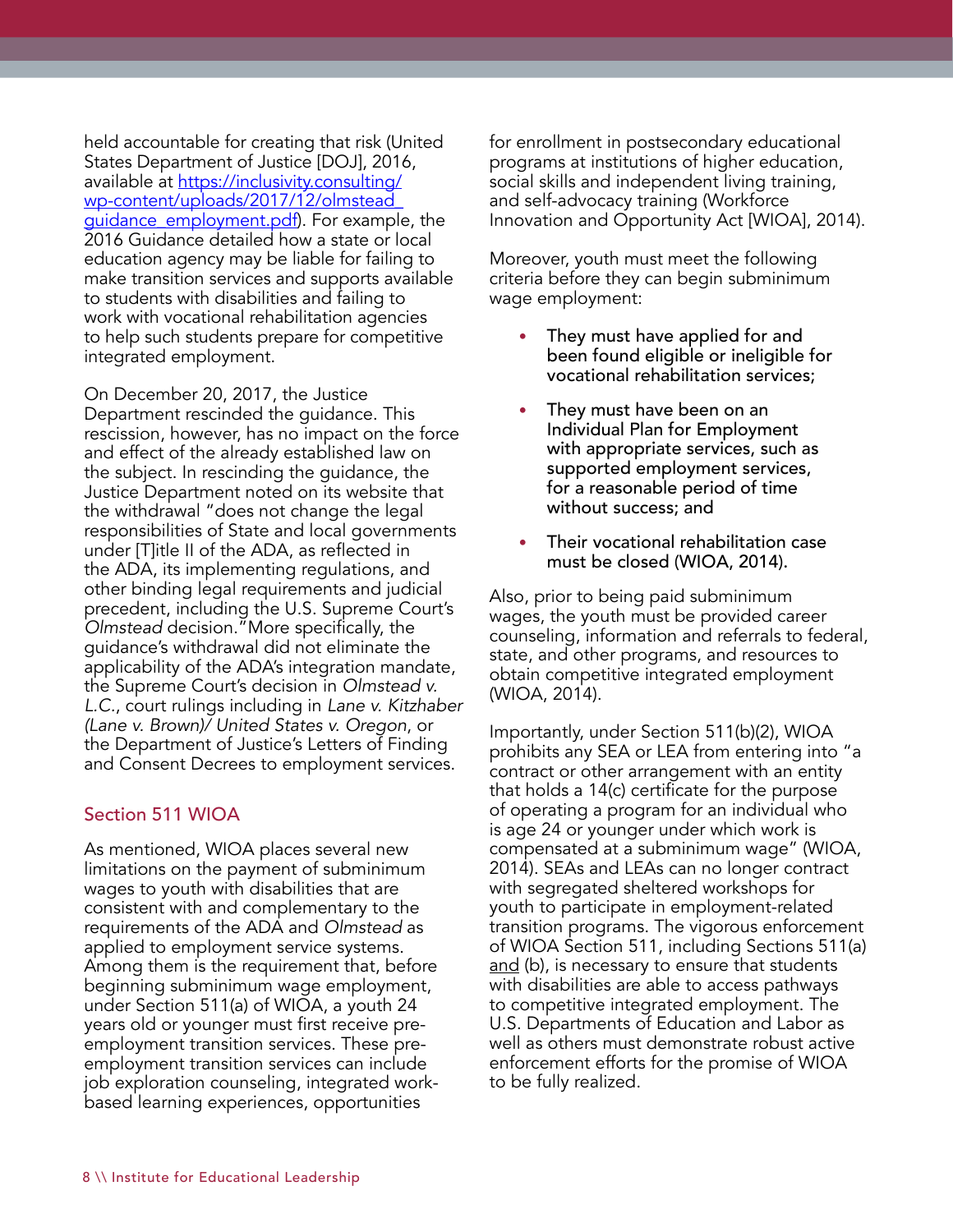## **Conclusion**

It is important that public entities, including state and local education, vocational rehabilitation, and developmental disability agencies, understand the changing legal landscape pertaining to transition services for students with disabilities. More than thirty years of research provides a concrete playbook for how to mitigate, if not eliminate, the risk of unnecessary segregation. Students must be provided with the individualized transition services and supports they need in order to experience work in competitive integrated employment prior to exiting school. For instance, the WIOA statute and regulations and *Olmstead* case law, letters of finding, and consent decrees make clear that state and local governments that have traditionally relied on segregated work settings for transition should take affirmative steps to ensure that students have a meaningful opportunity to make an informed choice to work in integrated employment settings after leaving school.

Such affirmative efforts may include the following:

- Providing information about the benefits of working in competitive integrated employment;
- Providing vocational and situational assessments, career development planning, and discovery in integrated employment settings;
- Arranging peer-to-peer mentoring; facilitating visits; providing opportunities for work-based learning experiences in integrated job settings; and
- Providing benefits counseling and planning to explain the impact of competitive work on an individual's public benefits.

More than thirty years of research provides a concrete playbook for how to mitigate, if not eliminate, the risk of unnecessary segregation. Students must be provided with the individualized transition services and supports they need in order to experience work in competitive integrated employment prior to exiting school.

Moreover, under Section 511 of WIOA, youth with disabilities are required to receive many of these same vital services before they are allowed to work in subminimum wage employment. Given these requirements, most, if not all, 14(c) licensed School Work Experience Programs must be critically reviewed for compliance with the ADA, *Olmstead*, and WIOA. Now is the time for state and local governments to advance these practices and boost students with disabilities into the mainstream of the economy.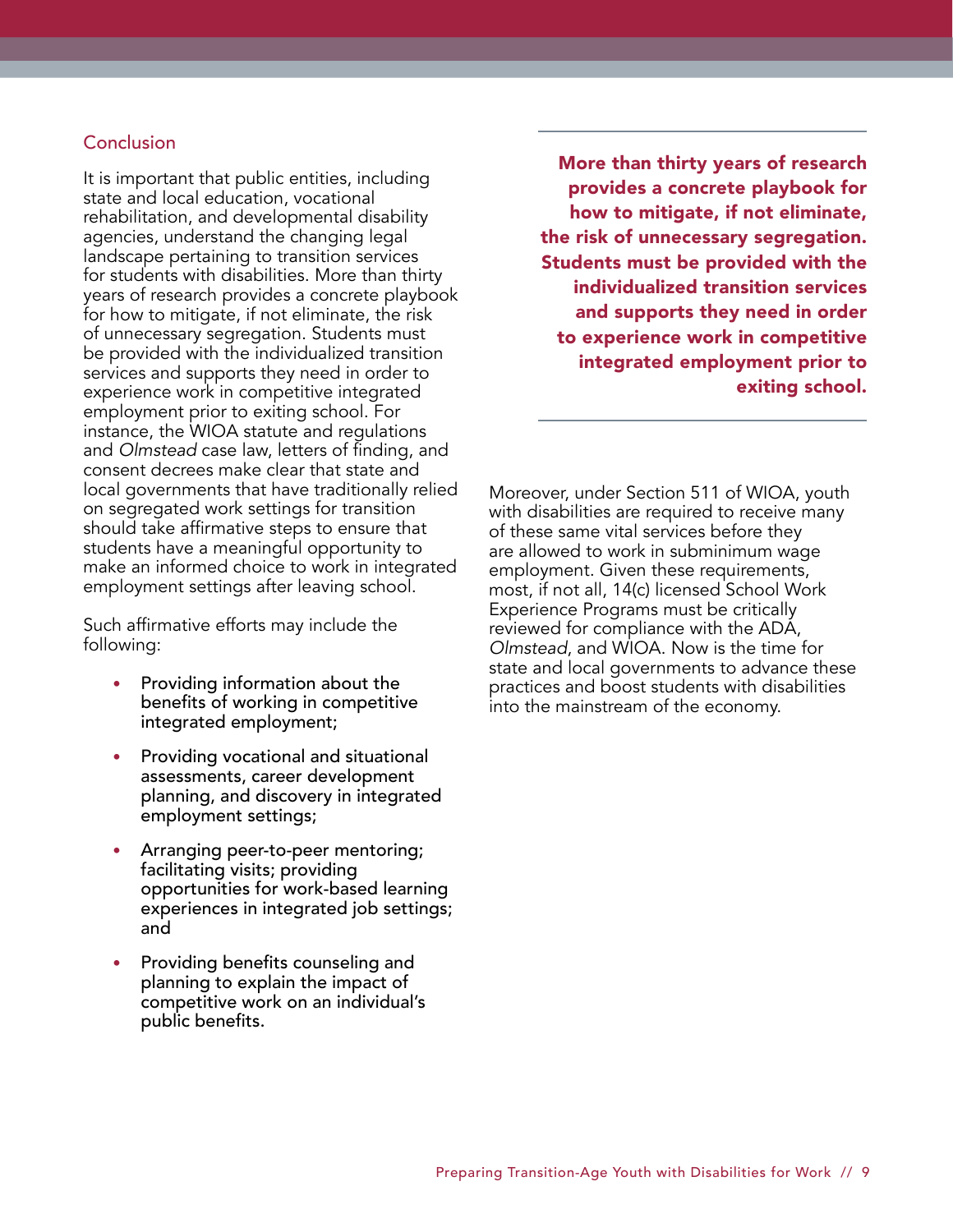#### References

Americans with Disabilities Act of 1990, 42 U.S.C. §§ 12131-12134 (2012).

- Carter, E. W., Austin, D., Trainor, A. A. (2012). Predictors of postschool employment outcomes for young adults with severe disabilities. *Journal of disability policy studies, 23*(1), 50-63. doi: 10.1177/1044207311414680
- Guidance on ADA Regulation on Nondiscrimination on the Basis of Disability in State and Local Government Services, 28 C.F.R. pt. 35 app. B (October 31, 2016) (Withdrawn December 21, 2017).

*Lane v. Brown*, No. 3:12-CV-00138 (D. Or. Sept. 8, 2016)

*Lane v. Kitzhaber*, 841 F. Supp. 2d 1199 (D. Or. 2012).

- Missouri Department of Elementary & Secondary Education. (2016, April). Sheltered workshops. Retrieved from [https://dese.](https://dese.mo.gov/special-education/sheltered-workshops) [mo.gov/special-education/sheltered](https://dese.mo.gov/special-education/sheltered-workshops)[workshops](https://dese.mo.gov/special-education/sheltered-workshops)
- National Collaborative on Workforce and Disability for Youth. (2005). *Guideposts for success*. Retrieved from: [http://www.](http://www.ncwd-youth.info/guideposts) [ncwd-youth.info/guideposts.](http://www.ncwd-youth.info/guideposts)
- Office of Disability Employment Policy (n.d.). Integrated employment toolkit. Retrieved from [https://www.dol.gov/odep/ietoolkit/](https://www.dol.gov/odep/ietoolkit/employers.htm) [employers.htm](https://www.dol.gov/odep/ietoolkit/employers.htm)

*Olmstead v. L.C. ex rel. Zimring*, 527 U.S. 581 (1999).

*Olmstead v. L.C.*, 527 U.S. 581, 607 (1999).

Or. Admin. R. 581-015-2245 (2015).

Perez, T.E. (2012, June 29). [Letter of Findings from Assistant Attorney General Thomas Perez of the Civil Rights Div. of the U.S. Dep't of Justice to Attorney Gen. for the State of Oregon John Kroger]. United States Department of Justice Civil Rights Division, Washington, D.C.

Project SEARCH. (2012). Project SEARCH. Retrieved from <http://www.projectsearch.us/>

Sanford, C., Newman, L., Wagner, M., Cameto, R., Knokey, A.-M., and Shaver, D. (2011). The Post-High School Outcomes of Young Adults With Disabilities up to 6 Years After High School. Key Findings From the National Longitudinal Transition Study-2 (NLTS2) (NCSER 2011-3004). Menlo Park, CA: SRI International.

Workforce Innovation and Opportunity Act (WIOA), 29 U.S.C. §§ 701 *et seq*., (2014).

United States Department of Justice Civil Rights Division. (n.d.). Fact Sheet: Rhode Island Supported Employment and Integrated Day Services Consent Decree. Retrieved from: [https://www.ada.gov/olmstead/](https://www.ada.gov/olmstead/documents/usvri_%20fact-sheet.pdf) [documents/usvri\\_%20fact-sheet.pdf](https://www.ada.gov/olmstead/documents/usvri_%20fact-sheet.pdf)

United States Department of Justice Civil Rights Division. (2017). *Olmstead Enforcement*.

- United States Department of Justice Civil Rights Division. (n.d.). Rhode Island supported employment and day services interim settlement agreement fact sheet. Retrieved from: [https://www.ada.gov/](https://www.ada.gov/olmstead/documents/ri-providence-fact-sheet.pdf) [olmstead/documents/ri-providence-fact](https://www.ada.gov/olmstead/documents/ri-providence-fact-sheet.pdf)[sheet.pdf](https://www.ada.gov/olmstead/documents/ri-providence-fact-sheet.pdf)
- United States Department of Justice Civil Rights Division. (2016, October). Statement of the Department of Justice on Enforcement of the Integration Mandate of Title II of the Americans with Disabilities Act and *Olmstead v. L.C.* to State and Local Governments' Employment Service Systems for Individuals with Disabilities. Retrieved from [https://www.ada.gov/olmstead/](https://www.ada.gov/olmstead/olmstead_guidance_employment.htm) [olmstead\\_guidance\\_employment.htm](https://www.ada.gov/olmstead/olmstead_guidance_employment.htm)
- United States Department of Labor, Wage and Hour Division. (2016). *School work experience programs (SWEPs) list* [Data file]*.* Retrieved from [https://www.dol.gov/](https://www.dol.gov/whd/specialemployment/SWEPlist.htm) [whd/specialemployment/SWEPlist.htm](https://www.dol.gov/whd/specialemployment/SWEPlist.htm)

*United States v. Rhode Island and City of Providence*, No. 1:13-cv-00442 (D.R.I. June 13, 2013)

*United States v. Rhode Island and City of Providence*, No. 1:13-cv-00442 (D.R.I. June 11, 2013)

*United States v. Rhode Island*, No. 1:14-cv-00175 (D.R.I. Apr. 9, 2014)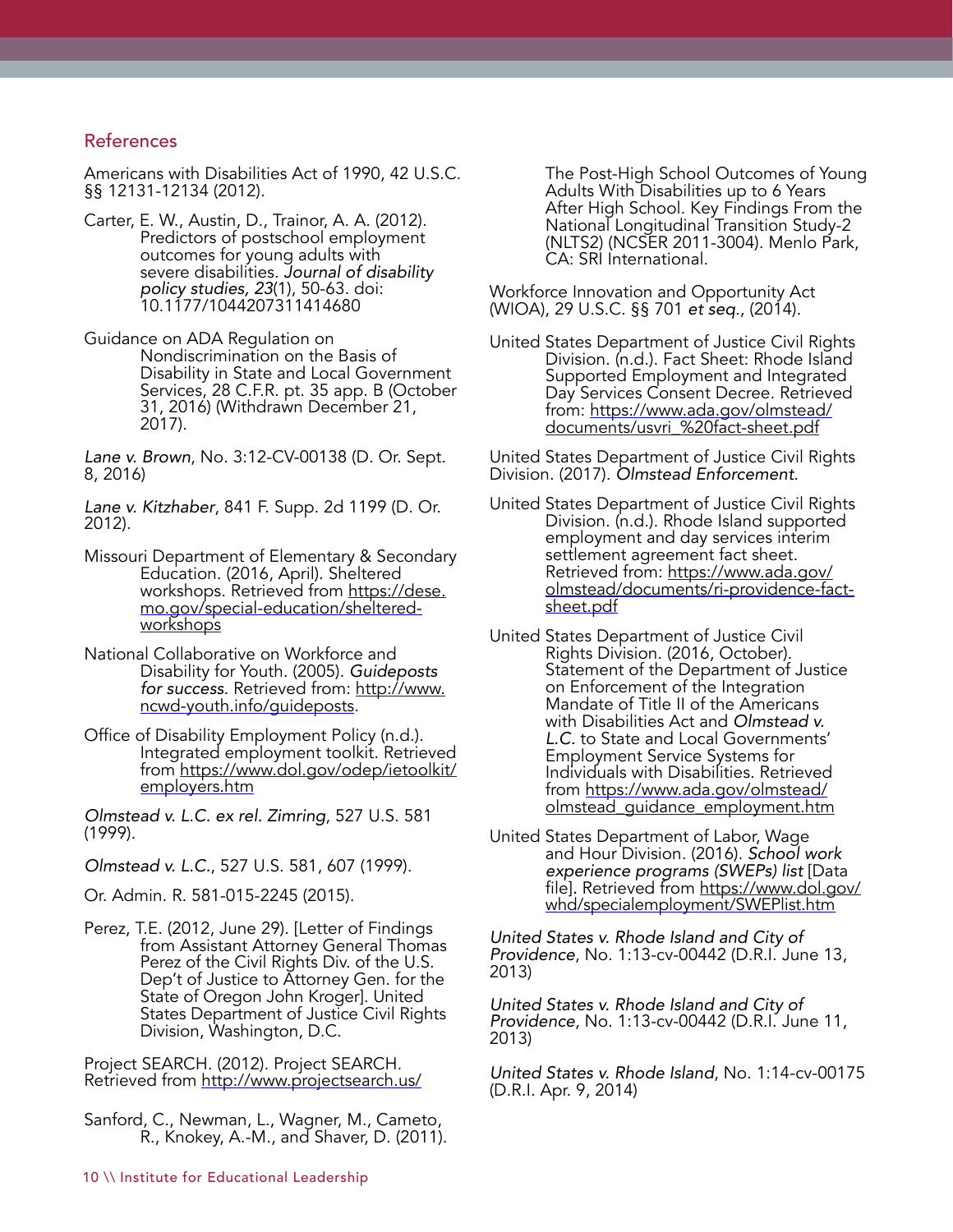#### About the Authors

Eve Hill [\(EHill@browngold.com\)](mailto:EHill%40browngold.com?subject=) and Regina Kline [\(RKline@browngold.com\)](mailto:RKline%40browngold.com?subject=) are Co-Leaders of Inclusivity, a strategic consulting practice dedicated to supporting businesses, organizations, and government agencies that want to achieve real inclusion of people with disabilities in their workforces and communities.

Curtis Richards ([RichardsC@iel.org\)](mailto:RichardsC%40iel.org?subject=) is the Director of the Center for Workforce Development at the Institute for Educational Leadership, which is the home of the National Collaborative on Workforce Development for Youth ([www.ncwd-youth.info\)](http://www.ncwd-youth.info).

*This policy brief was produced with support under a Cooperative*  Agreement with the U.S. Department of Labor's Office of Disability *Employment Policy (Number OD-23804-12-75-4-11). The opinions*  expressed herein do not necessarily reflect the position or policy *of the U.S. Department of Labor. Nor does the mention of trade names, commercial products, or organizations imply endorsement of the U.S. Department of Labor.*